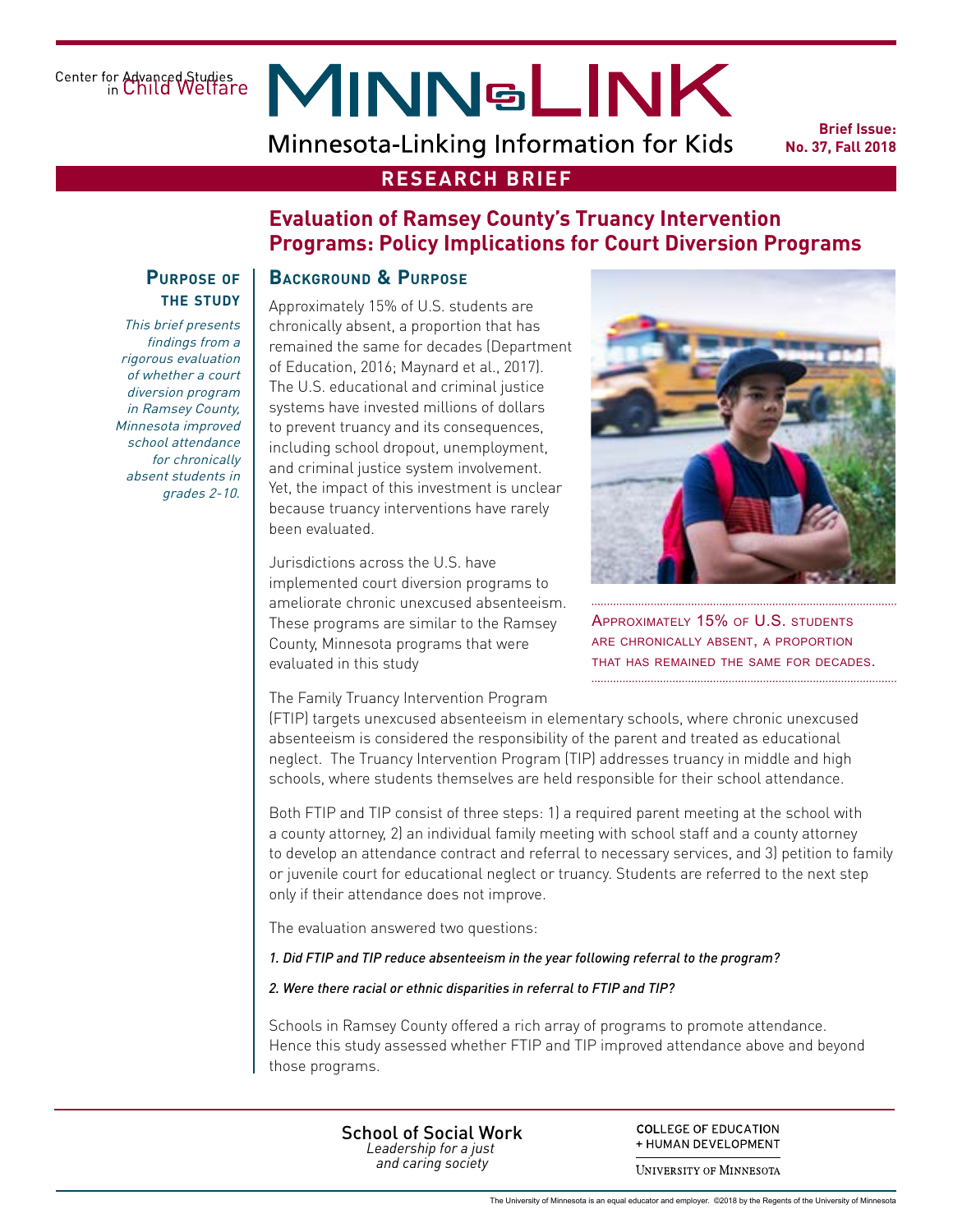#### **Methods**

A two-step approach was used to assess program effectiveness. First we matched students referred to FTIP and TIP in Ramsey County with similar students who attended immediately-adjacent Hennepin County, which did not have a diversion program for the time period considered. Second, we estimated dynamic differences-indifferences regression models with fixed effects to determine the effect of FTIP and TIP on average daily attendance rates.

#### **Findings**

**Participation** in FTIP and TIP did not improve school attendance. Students of color had a disproportionate number of their absences coded as unexcused and thus were more likely to be referred to the intervention than White students.

Through Minn-LInK, we estimated program effectiveness using 12 years of linked studentlevel panel data (AY2004 - 2015) from eight different state and local agencies: the Minnesota Departments of Education and Human Services, the five largest school districts in Ramsey County, and the Ramsey County Attorney's Office.

The analysis proceeded in two steps. First, we constructed a comparison group for students who were referred to FTIP or TIP between AY2006 and AY2009. We identified the comparison group from students enrolled in adjacent Hennepin County, before Hennepin County implemented its own three-step truancy diversion program. To construct the comparison group, we matched on both district and student-level characteristics. We verified that the matched samples were equivalent on 22 student characteristics. The analytic sample contained 4,699 students referred to FTIP or TIP and a matched comparison group of 3,835, all of whom attended school in Ramsey or Hennepin County between AY2006 and AY2009.

To estimate program effects, we conducted difference-in-differences analysis. This approach is superior to comparing group means before and after the intervention because it rules out selection bias due to unmeasured student characteristic that are stable over time. The matching and analysis were conducted separately for each grade because of the heterogeneity of attendance behavior at different ages.

## **School Attendance**

FTIP and TIP did not improve the attendance of students referred to the programs in any grade compared to students from Hennepin County who shared similar characteristics but did not have the opportunity to be referred to the program (Figure 1).

Our analysis suggests that school attendance bounces back after a decline, even without an obvious intervention by the school. This bounce

OUR ANALYSIS SUGGESTS THAT SCHOOL ATTENDANCE bounces back after <sup>a</sup> decline, even without an obvious intervention by the school. **.9**

are sensed. This searies<br>back—called regression to the mean—always occurs when only students at the extreme low end of the distribution of attendance are eligible for the program. The implications of this natural bounce-back are significant. Studies based on simple pre and post comparisons of **.7 0 to 2 5 and post companions of** 





*Note. Only grades 3 and 7 were presented for brevity; trends in other grades were similar.*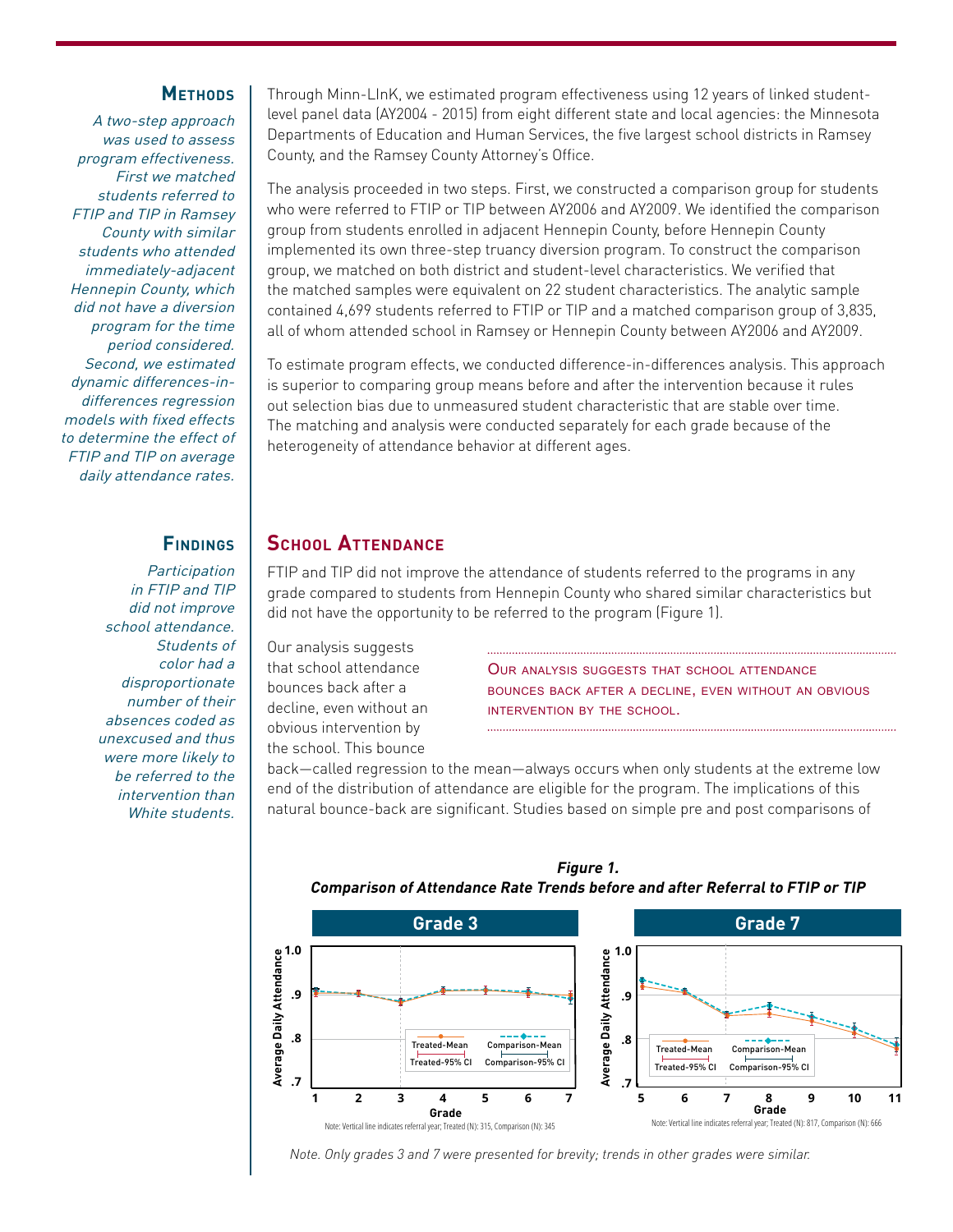attendance levels among students participating in a truancy intervention may mistake natural rebounds in attendance for program effects. The magnitude of bias may be especially large when the analysis window after the referral is short and limited to within the academic year.

## **Racial and Ethnic Disparities**

Figure 2 shows that White students had a smaller proportion of their absences coded as unexcused compared to students in all other racial and ethnic groups. Across all grades and across all levels of absenteeism, White students were generally half as likely as students in all other racial or ethnic groups to have an absence coded as unexcused.

This disproportionality, in turn, created racial and ethnic disparities in program referral. Students were eligible for FTIP or TIP after five unexcused absences. Because White students were substantially less likely than students of color

**Figure 2.**

to have each absence coded as unexcused, they were also substantially less likely be eligible for referral to FTIP or TIP, even when they had the same number of total absences as students of color.

Figure 3 shows the proportion of students referred to FTIP and TIP at each level of absenteeism. Elementary school staff referred Black and American Indian students to FTIP more frequently than students in any other racial or ethnic group. In this figure absenteeism is measured as the number of absent days, regardless of whether the absence is excused or unexcused. Middle and high school staff referred minority students to TIP at approximately twice the rate of White students.

Additional regression models confirmed that the differential pattern of coding of unexcused absences fully accounts for the disparities in program referral shown in Figure 3.



**TIP**

 $\frac{1}{2}$  0.0 **1 2** to 4 5 to 9 10 to 14 15+ **Number of Total Absences** 

**0 to 2 2 to 4 5 to 9 10 to 14 15+ 1 2 3 4 5 6 7**





**FTIP**



**TIP**